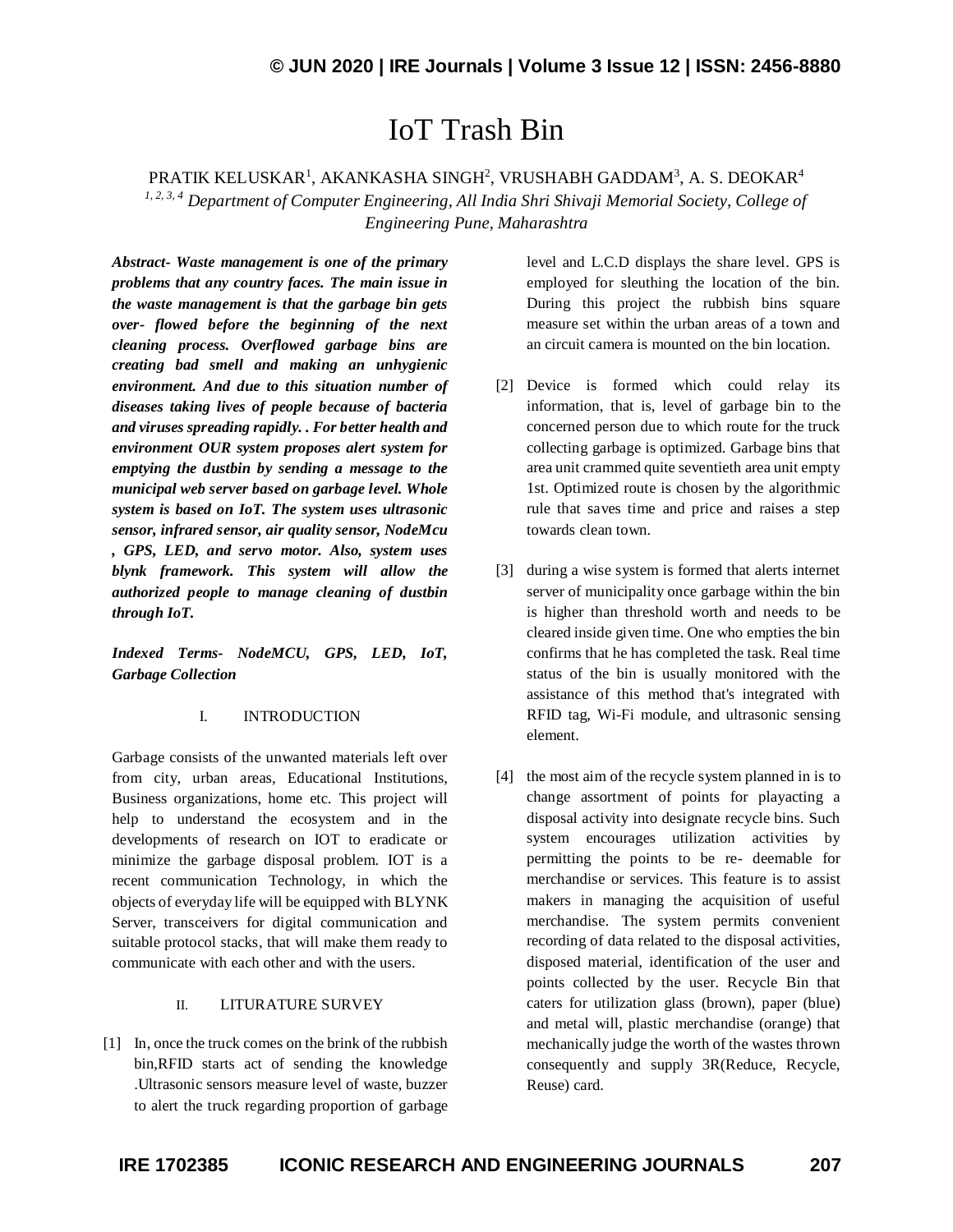## III. IMPLEMENTATION

Arduino IDE:

The Arduino integrated development environment is a cross-platform application that is written in the programming language Java. It is used to write and upload programs to Arduino compatible boards, but also, with the help of 3rd party cores, other vendor development boards.

The open-source Arduino Software (IDE) makes it easy to write code and upload it to the board. It runs on Windows, Mac OS X, and Linux.

The environment is written in Java and based on Processing and other open-source software. . Stable release: 1.8.8 / 7 December 2018. De- veloper(s): Arduino Software License: LGPL or GPL license. Written in: Java, C, C++.Platforms: x86-32 (32 bit Intel x86), x86-64, ARM architecture

Installation Steps:

- 1. First you must have your NodeMCU and a USB cable.
- 2. Download Arduino IDE Software
- 3. Power up your board: The power source is selected with a jumper, a small piece of plastic that fits onto two of the three pins between the USB and power jacks. Check that it is on the two pins closest to the USB port.
- 4. Launch Arduino IDE: After your Arduino IDE software is down- loaded, you need to unzip the folder. Inside the folder, you can find the application icon with an infinity label (application.exe). Double-click the icon to start the IDE.
- 5. Open your first project: Once the software starts, you have two options create a new project. Open an existing project example. To create a new project, select File new.
- 6. Select your Arduino board: To avoid any error while uploading your program to the board, you must select the correct Arduino board name, which matches with the board connected to your computer. Go to Tools Board and select your board.
- 7. Select your serial port: Select the serial device of the Arduino board. Go to Tools Serial Port menu. This is likely to be COM3 or higher (COM1 and

COM2 are usually reserved for hardware serial ports).

- 8. Upload the program to your board. Simply click the"Upload" button in the environment.
- Blynk framework:
- 1. A graphic interface -simply dragging and dropping widgets.
- 2. Supports hardware of any choice. Arduino or Raspberry Pi is linked to the Internet over Wi-Fi, Ethernet or new ESP8266 chip.
- 3. Blynk will get you online and ready for the Internet of Your Things.
- Installation Steps:
- 1. Create a Blynk Account. After you download the Blynk App, you'll need to create a New Blynk account.
- 2. Create a New Project. After you've successfully logged into your account, start by creating a new project.
- 3. Choose Your Hardware
- 4. Authentication Token
- 5. Add a Widget.
- 6. Run The Project.

## IV. MODELING

Microcontroller used for this module is NODEMCU Arduino which has in built Wi-Fi. Since it's less expensive than Raspberry Pi we are using Arduino UNO. Also it's USB port which may be used for connecting device. Infrared LM393 sensor is connected to NODE MCU using jumper wires. During this module infrared is connected with servo motor TowerPro MG996R to NODE MCU for opening lid of bin when required. Ultrasonic Adraxx HC SR04 sensor is employed for checking the extent of garbage present inside bin where it'll show level is full, half or empty on Blynk framework. For understanding of hazardous waste air quality sensor MQ 135 is implemented during this project. Overall communication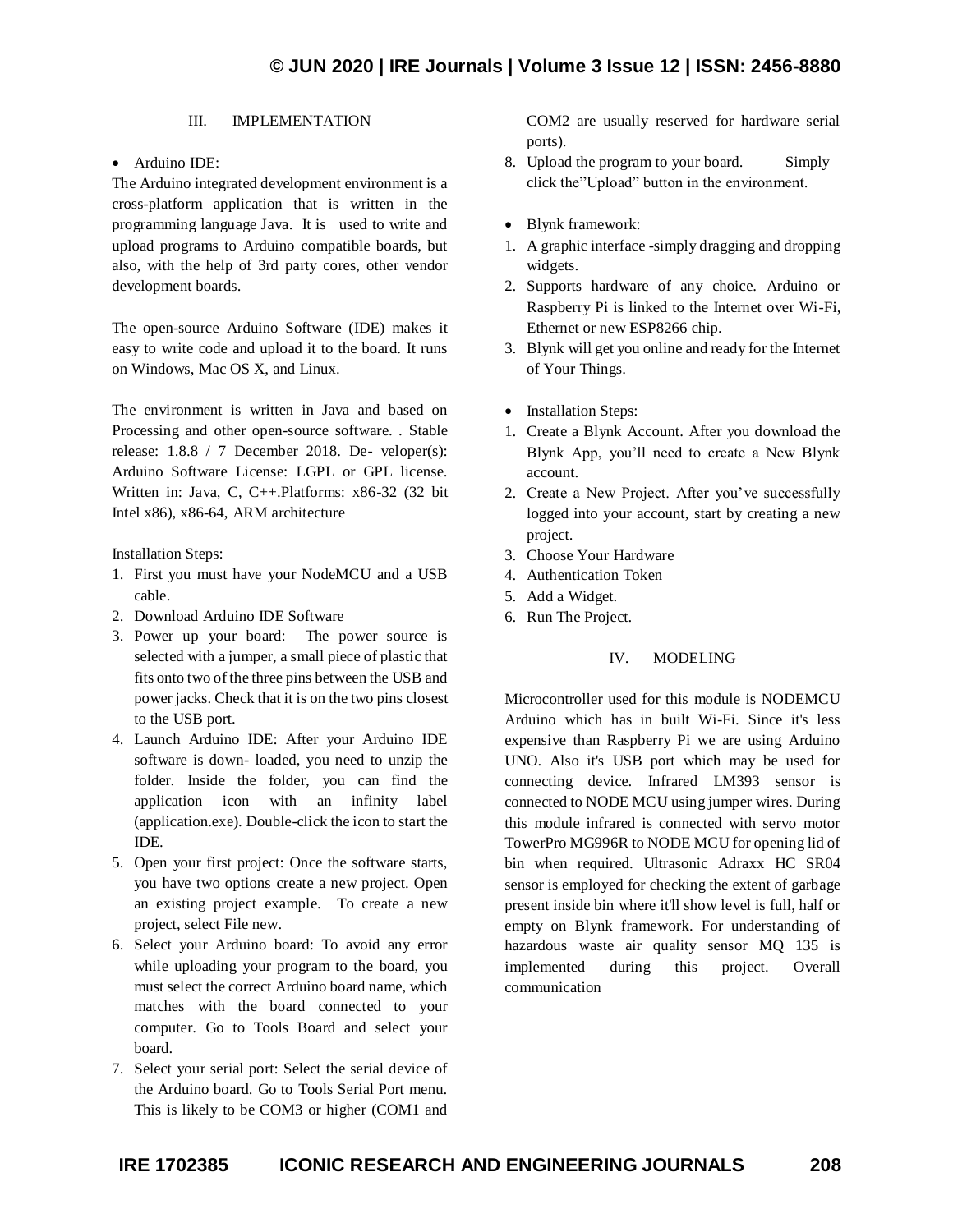

Figure 1 Dataflow diagram

interface of module is internet. Basic waterfall model is applied. All sensors are connected to NODE MCU using wires but with the help of USB cable hardware is connected to laptop. A Google map is employed for fastest route calculation. This protects time and fuel as optimized path provided by google map is employed for collection of garbage. Location co-ordinates for bin and phone location of driver are often used for implementing this feature. Dustbin is mounted at a selected place which won't be changed by anyone, so fixed co-ordinates are often added on google map. No live status of bin location is required, just the drivers position is modified.

# V. ALGORITHM

Dijkstra's Algorithm in maps.

Dijkstra's algorithm is an algorithm we can use to find shortest distances or minimum costs depending on what is represented in a graph. You're basically working backwards from the end to the beginning, finding the shortest leg each time.

In case with Map Suite Routing's built-in Dijkstra routing algorithm. However, there may be instances where you may want to find the shortest path from a single source node to several destination nodes. With a few small modifications, you can use Dijkstra's algorithm in order to efficiently get multiple route results from a single location to multiple destinations.



Usually with Dijkstra's algorithm you would pass in a single source node (point A) and a single destination node (point B). The algorithm would find the shortest path between point A and each intermediate node, until it eventually finds the shortest path between point A and point B.

# VI. RESULTS



Figure 2 Smart dustbin